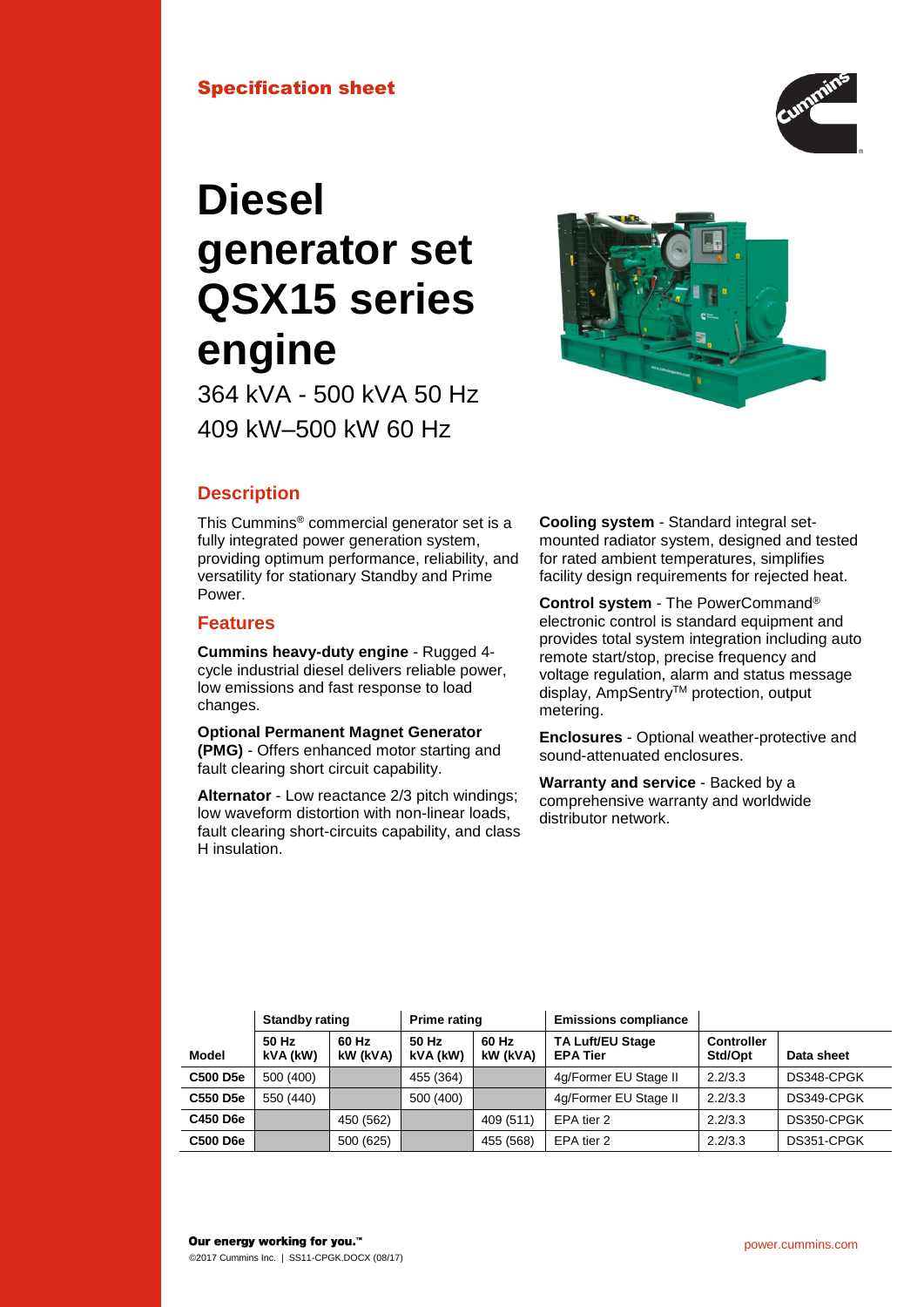# **Generator set specifications**

| Governor regulation class                | ISO 8528 G3                             |
|------------------------------------------|-----------------------------------------|
| Voltage regulation, no load to full load | $+/- 1\%$                               |
| Random voltage variation                 | $+/-1\%$                                |
| Frequency regulation                     | Isochronous                             |
| Random frequency variation               | $+/- 0.25%$                             |
| Radio frequency emissions compliance     | BS EN61000-6-2:2005/BS EN61000-6-3:2007 |

# **Engine specifications**

| Design                      | 4 cycle, in-line, turbocharged, charge air-cooled  |  |  |  |
|-----------------------------|----------------------------------------------------|--|--|--|
| <b>Bore</b>                 | 137 mm (5.39 in.)                                  |  |  |  |
| <b>Stroke</b>               | 169 mm (6.65 in.)                                  |  |  |  |
| Displacement                | 15 liter (912 in <sup>3</sup> )                    |  |  |  |
| Cylinder block              | Cast iron, 6 cylinder                              |  |  |  |
| Battery capacity            | 100 AH                                             |  |  |  |
| Battery charging alternator | 35 amps                                            |  |  |  |
| Starting voltage            | 24 volts, negative ground                          |  |  |  |
| Fuel system                 | Direct injection                                   |  |  |  |
| <b>Fuel filter</b>          | Spin on fuel filters with water separator          |  |  |  |
| Air cleaner type            | Dry replaceable element with restriction indicator |  |  |  |
| Lube oil filter type(s)     | Spin on full flow filter                           |  |  |  |
| Standard cooling system     | 122 °F (50 °C) ambient radiator                    |  |  |  |

# **Alternator specifications**

| Design                                       | Brushless, single bearing, revolving field               |
|----------------------------------------------|----------------------------------------------------------|
| Stator                                       | 2/3 pitch                                                |
| Rotor                                        | Single bearing, flexible disc                            |
| Insulation system                            | Class H                                                  |
| Standard temperature rise                    | Standby 125-163 °C                                       |
| Exciter type                                 | Self excited (PMG optional)                              |
| Phase rotation                               | A(U), B(V), C(W)                                         |
| Alternator cooling                           | Direct drive centrifugal blower fan                      |
| AC waveform Total Harmonic Distortion (THDV) | No load < 1.5%. Non distorting balanced linear load < 5% |
| Telephone Influence Factor (TIF)             | < 50 per NEMA MG1                                        |
| Telephone Harmonic Factor (THF)              | $< 2\%$                                                  |

# **Available voltages**

| 50 Hz Line - Neutral/Line - Line                                         |                                                                                  | 60 Hz Line - Neutral/Line - Line                                                              |                                                                                                       |  |
|--------------------------------------------------------------------------|----------------------------------------------------------------------------------|-----------------------------------------------------------------------------------------------|-------------------------------------------------------------------------------------------------------|--|
| $\cdot$ 110/190<br>$\cdot$ 115/200<br>$\cdot$ 120/208<br>$\cdot$ 127/220 | $\bullet$ 220/380<br>$\bullet$ 230/400<br>$\bullet$ 240/416<br>$\bullet$ 255/440 | $\cdot$ 110/190<br>$\bullet$ 115/200<br>$\cdot$ 120/208<br>$\cdot$ 127/220<br>$\cdot$ 139/240 | $\bullet$ 220/380<br>$\bullet$ 230/400<br>$\bullet$ 240/416<br>$\bullet$ 255/440<br>$\bullet$ 277/480 |  |

# **Generator set options**

#### **Engine**

- Heavy duty air cleaner
- Water jacket heater 240 V

#### **Enclosure**

Sound attenuated canopy

#### **Alternator**

- Alternator heater
- Exciter voltage regulator (PMG)
- High alternator temp shutdown

## **Circuit breaker**

- 3 or 4 pole main circuit breaker
- Motorised 3 or 4 pole circuit breaker Aux contacts and trip
- alarm
- Shunt trip 24 VDC

## **Fuel tank**

- Low fuel level warning or shutdown
- High fuel level warning

Electric fuel transfer pump

#### **Control panel**

- PowerCommand 3.3
- AC output bargraph
- Shutdown audible alarm
- Exhaust gas temp guage
- Earth fault shutdown
- Control cabinet heater

#### **Warranty**

• 10 years for major components

- 5 years for Standby application
- 2 years for Prime application

#### **Silencer**

- 9 dB attenuation critical silencer
- 25 dB attenuation residential silencer

## **Battery charger**

- Set mounted
- Standalone
- 5 A or 10 A

\*Note: some options may not be available on all models – consult factory for availability.

#### Our energy working for you.™

©2017 Cummins Inc. | SS11-CPGK.DOCX (08/17)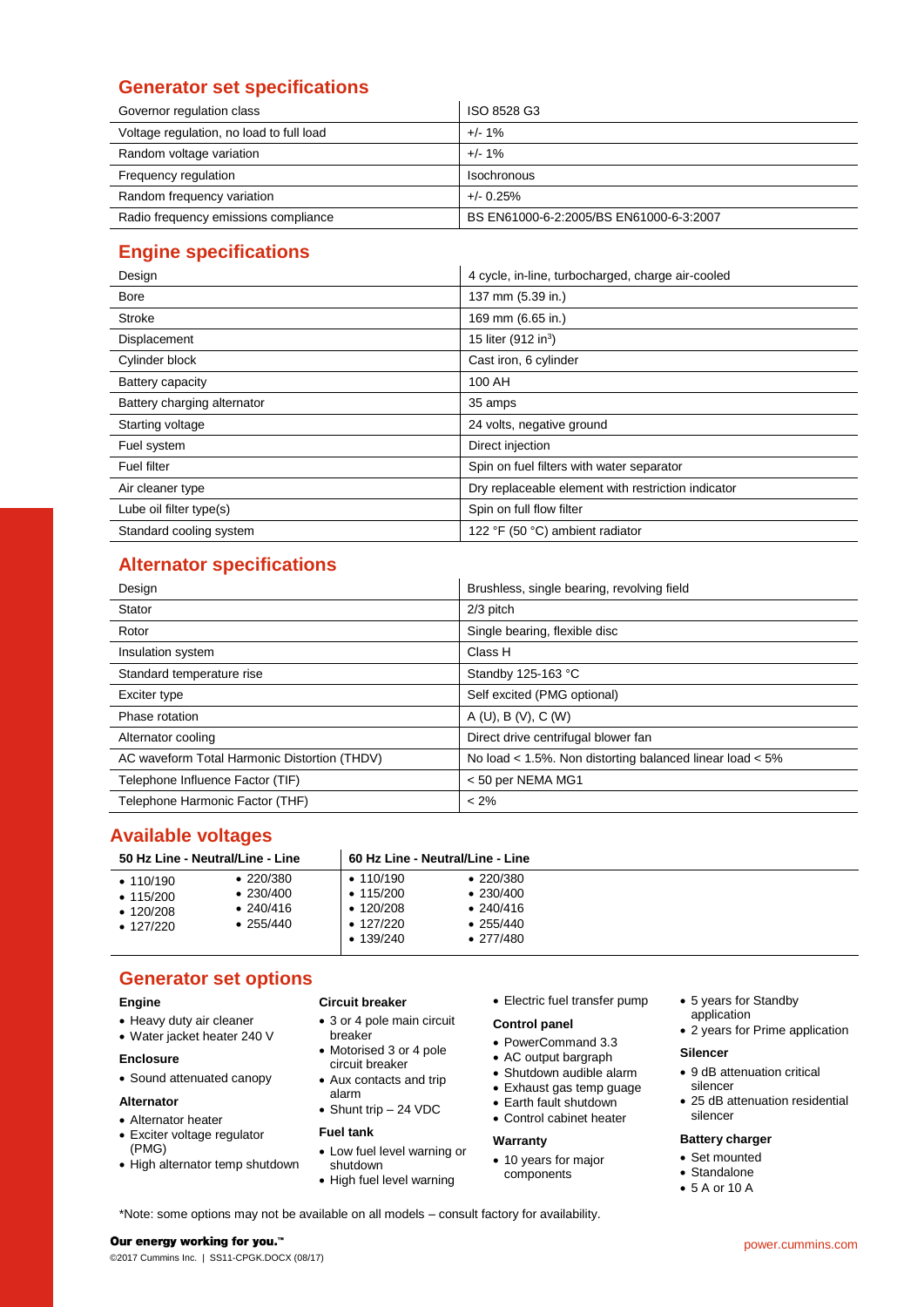# **PowerCommand 2.2 – control system**

The PowerCommand control system is an integrated microprocessor based generator set control system providing voltage regulation, engine protection, alternator protection, operator interface and isochronous



governing. Refer to document S-1568 for more detailed information on the control.

#### **Major features**

- AmpSentry Includes integral AmpSentry protection, which provides a full range of alternator protection functions that are matched to the alternator provided.
- Power management Control function provides battery monitoring and testing features and smart starting control system.
- Advanced control methodology Three phase sensing, full wave rectified voltage regulation, with a PWM output for stable operation with all load types.
- Communications interface Control comes standard with PCCNet and Modbus interface.
- Regulation compliant Prototype tested: CE, UL, and CSA compliant.
- Service InPower™ PC-based service tool available for detailed diagnostics, setup, data logging and fault simulation.
- Easily upgradeable PowerCommand controls are designed with common control interfaces.
- Reliable design The control system is designed for reliable operation in harsh environment.

#### Multi-language support.

## **Operator panel features**

- 128 x 128 pixels graphic LED backlight LCD.
- Auto, manual, start, stop, fault reset and lamp test/panel lamp switches.
- Alpha-numeric display with pushbuttons.
- LED lamps indicating genset running, remote start, not in auto, common shutdown, common warning, manual run mode, auto mode and stop mode.

#### **Alternator data**

- Line-to-Neutral and Line-to-Line AC volts.
- 3-phase AC current.
- Frequency.
- kW, kVAr, power factor kVA (three phase and total). **Engine data**
- DC voltage.
- Engine speed.
- Lube oil pressure and temperature.
- Coolant temperature.
- Comprehensive FAE data (where applicable).
- **Other data**
- Genset model data.
- Start attempts, starts, running hours, kW hours.
- Load profile (operating hours at % load in 5% increments).
- Fault history.
- Data logging and fault simulation (requires InPower).

#### **Standard control functions**

#### **Digital governing**

- Integrated digital electronic isochronous governor.
- Temperature dynamic governing.

#### **Digital voltage regulation**

- Integrated digital electronic voltage regulator.
- 3-phase, 4-wire Line-to-Line sensing.
- Configurable torque matching.

## **AmpSentry AC protection**

- AmpSentry protective relay.
- Over current and short circuit shutdown.
- Over current warning.
- Single and three phase fault regulation.
- Over and under voltage shutdown.
- Over and under frequency shutdown.
- Overload warning with alarm contact.
- Reverse power and reverse Var shutdown.

#### Field overload.

- **Engine protection**
- Battery voltage monitoring, protection and testing.
- Overspeed shutdown.
- Low oil pressure warning and shutdown.
- High/low coolant temperature warning or shutdown.
- Low coolant level warning or shutdown.
- Fail to start (over crank) shutdown.
- Fail to crank shutdown.
- Cranking lockout.
- Sensor failure indication.
- Low fuel level warning or shutdown (optional).
- Fuel-in-rupture-basin warning or shutdown (optional).
- Full authority electronic engine protection.

#### **Control functions**

- Time delay start and cool down.
- Real time clock for fault and event time stamping.
- Exerciser clock and time of day start/stop.
- Data logging.
- Cycle cranking.
- Load shed.
- Configurable inputs and outputs (4).
- Remote emergency stop.

## **PowerCommand 3.3 – control system**

The PowerCommand 3.3 has the following additional features and benefits over the PowerCommand 2.3. Refer to document S-1570 for more detailed information on the control. **Operator panel features**



## 320 x 240 pixels graphic LED backlight LCD.

• In addition to the 2.2 functions, the operator panel displays paralleling breaker status and provides for direct control of the paralleling breaker.